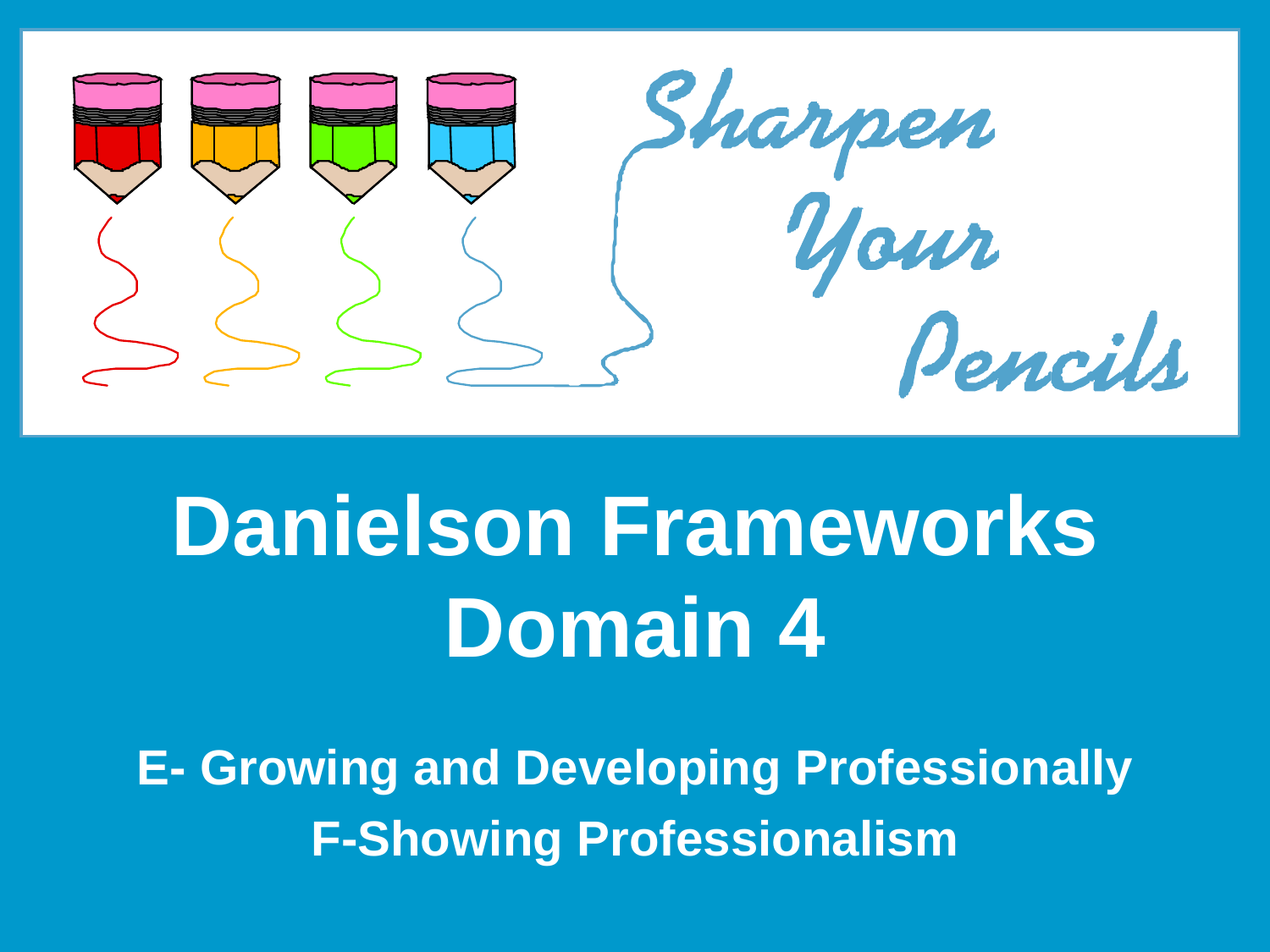# **4e- Growing and Developing Professionally**

#### • Elements-

–Enhancement of content knowledge and pedagogical skills

• Teachers remain current by taking courses, reading professional literature and remaining current on the evolution of thinking regarding instruction.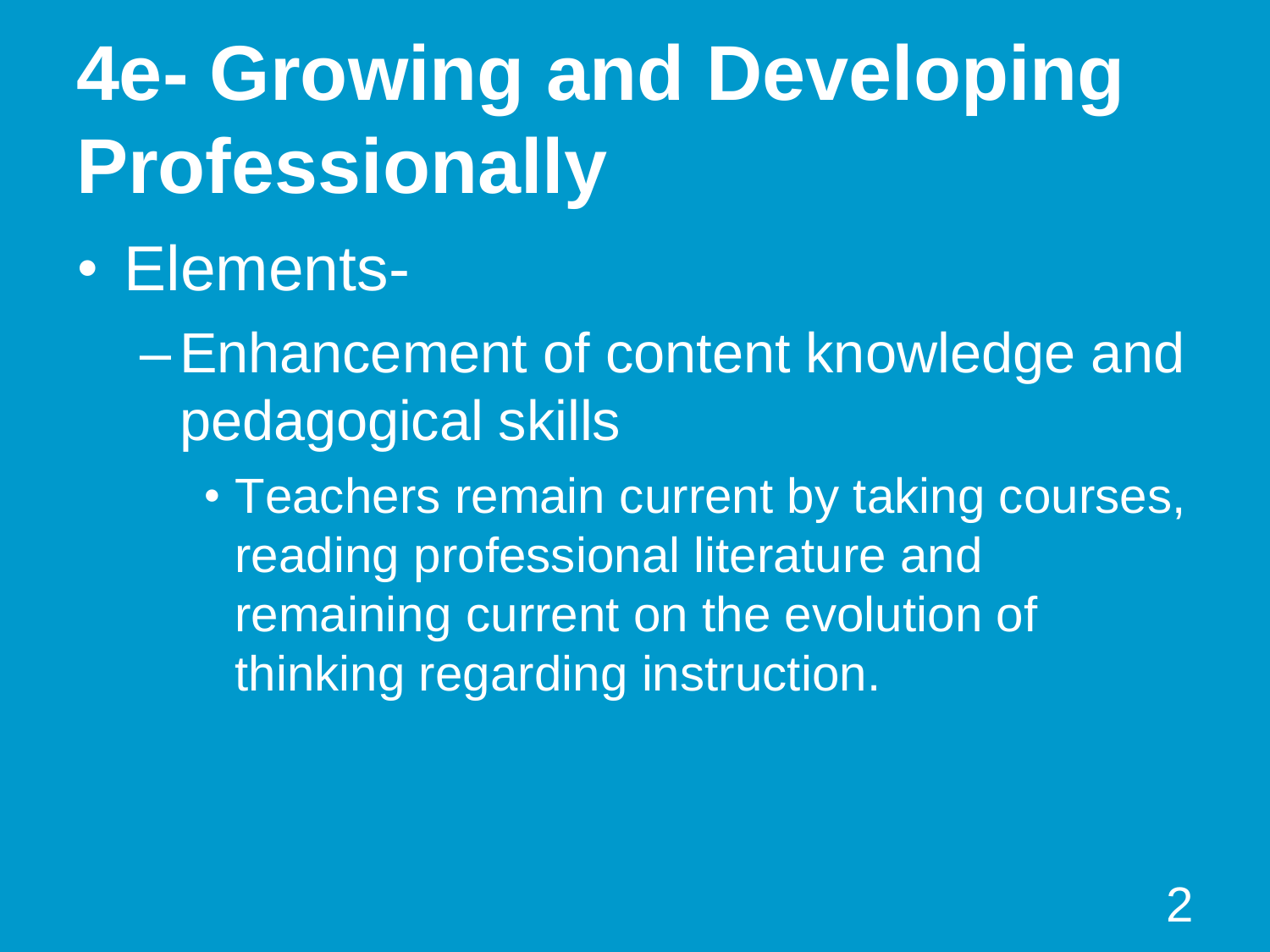# **Elements (con't)**

– Receptivity to feedback from colleagues

• Teachers actively pursue networks that provide collegial support and feedback

–Service to the profession

• Teachers are active in professional organizations in order to enhance both their personal practice and their ability to provide leadership and support to colleagues.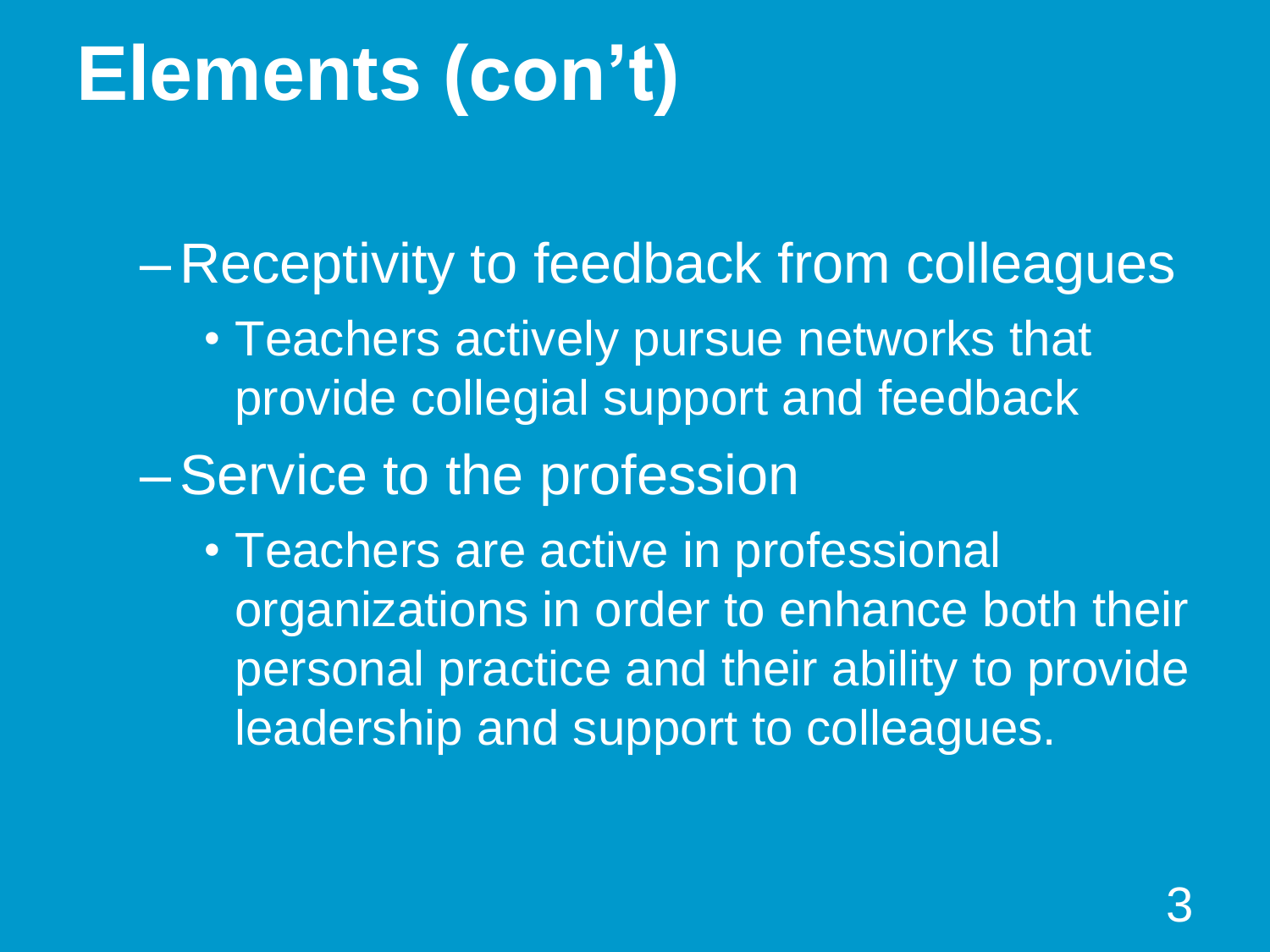### **Indicators**

- Frequent teacher attendance in courses and workshops; regular academic reading
- Participation in learning networks with colleagues; freely shared insights
- Participation in professional organizations supporting academic inquiry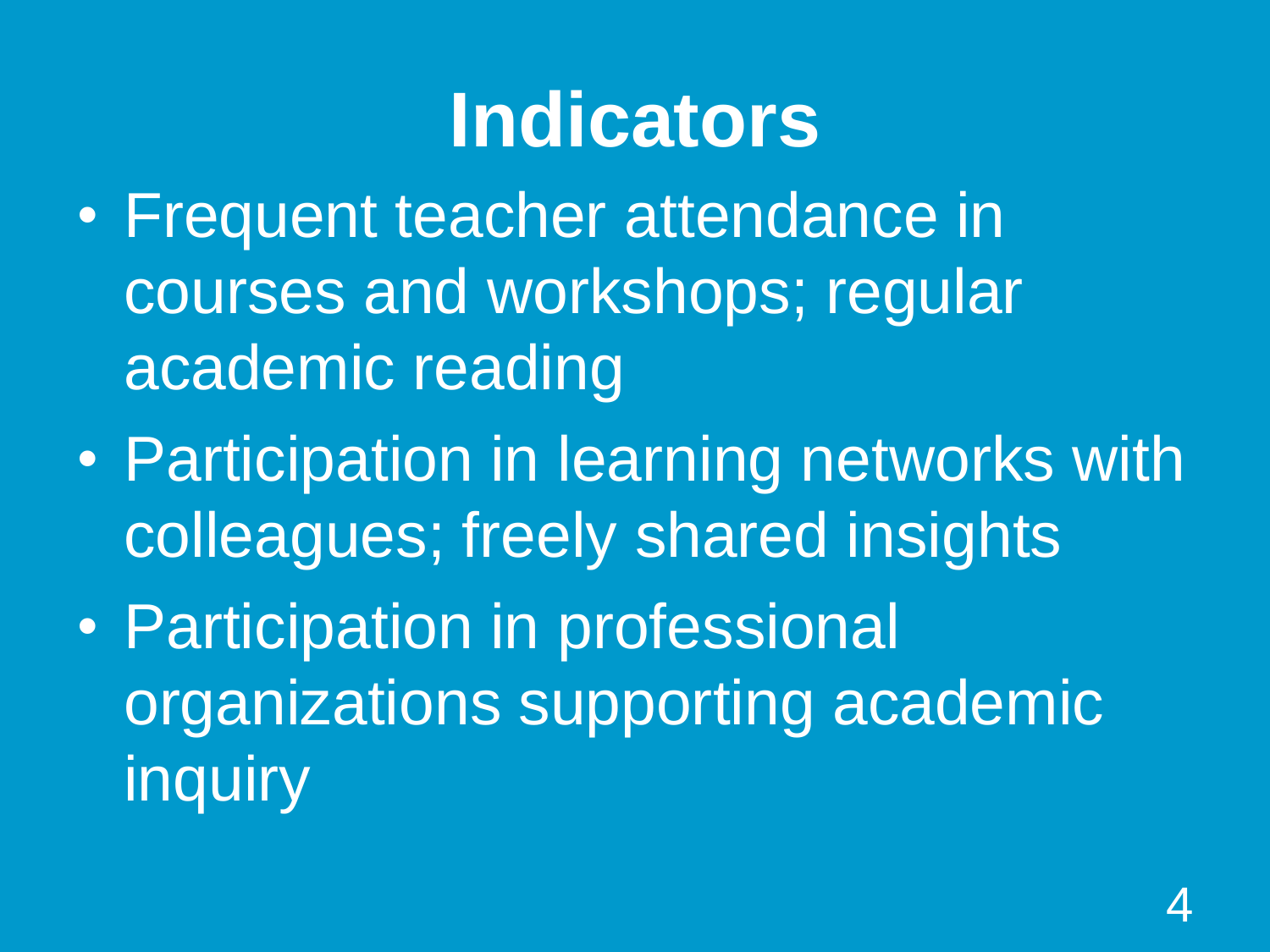#### **Unsatisfactory**

- The teacher is not involved in any activity that might enhance knowledge or skill.
- The teacher purposefully resists discussing performance with supervisors or colleagues.
- The teacher ignores invitations to join professional organizations or attend conferences.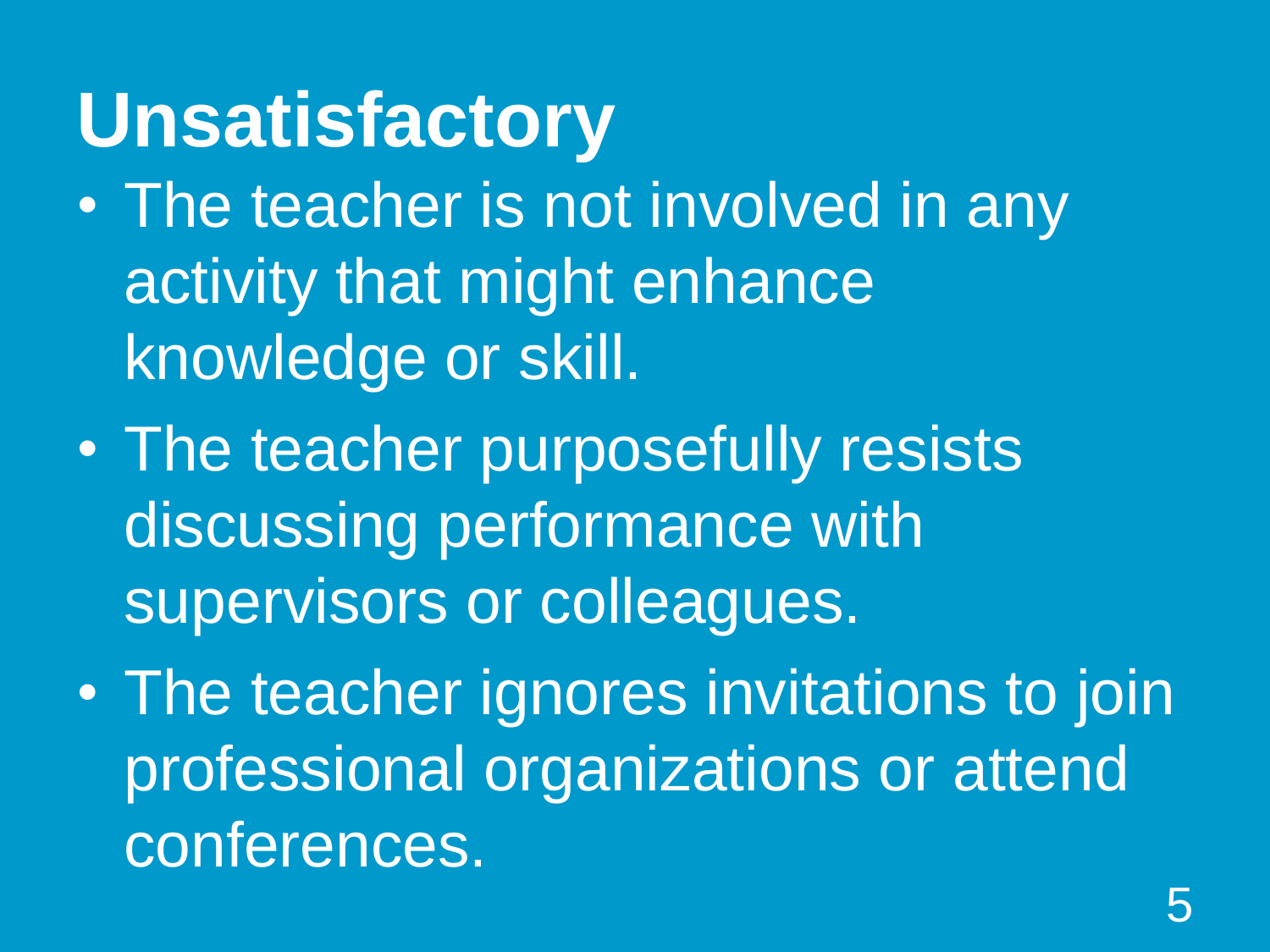# **Needs Improvement**

- The teacher participate in professional activities when they are required or provided by the district.
- The teacher reluctantly accepts feedback from supervisors and colleagues.
- The teacher s contributes in a limited fashion to professional organizations.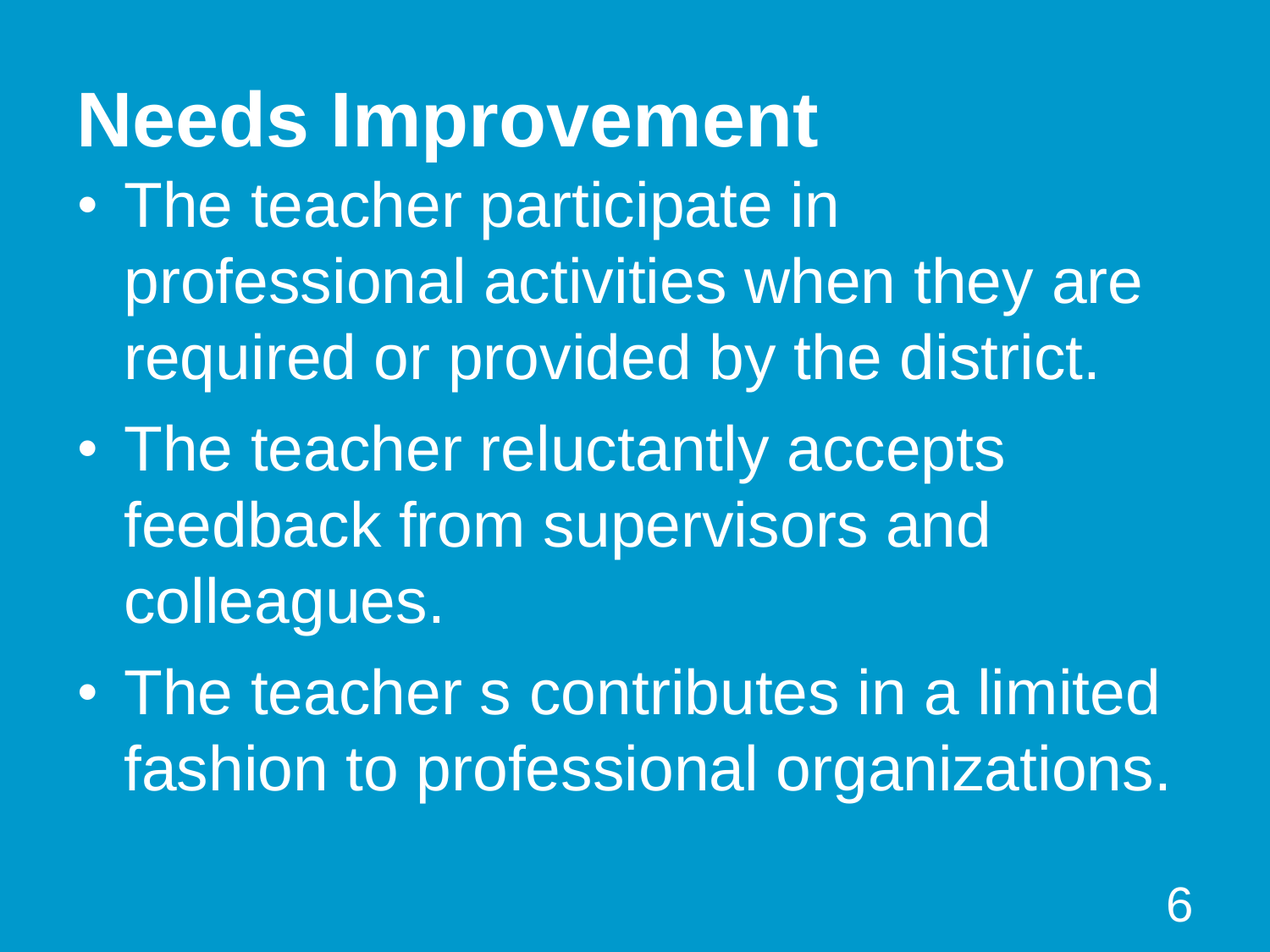#### **Proficient**

- The teacher seeks regular opportunities for continued professional development.
- The teacher welcomes colleagues and supervisors into the classroom for the purposes of gaining insight from their feedback.
- The teacher actively participates in organizations designed to contribute to the profession.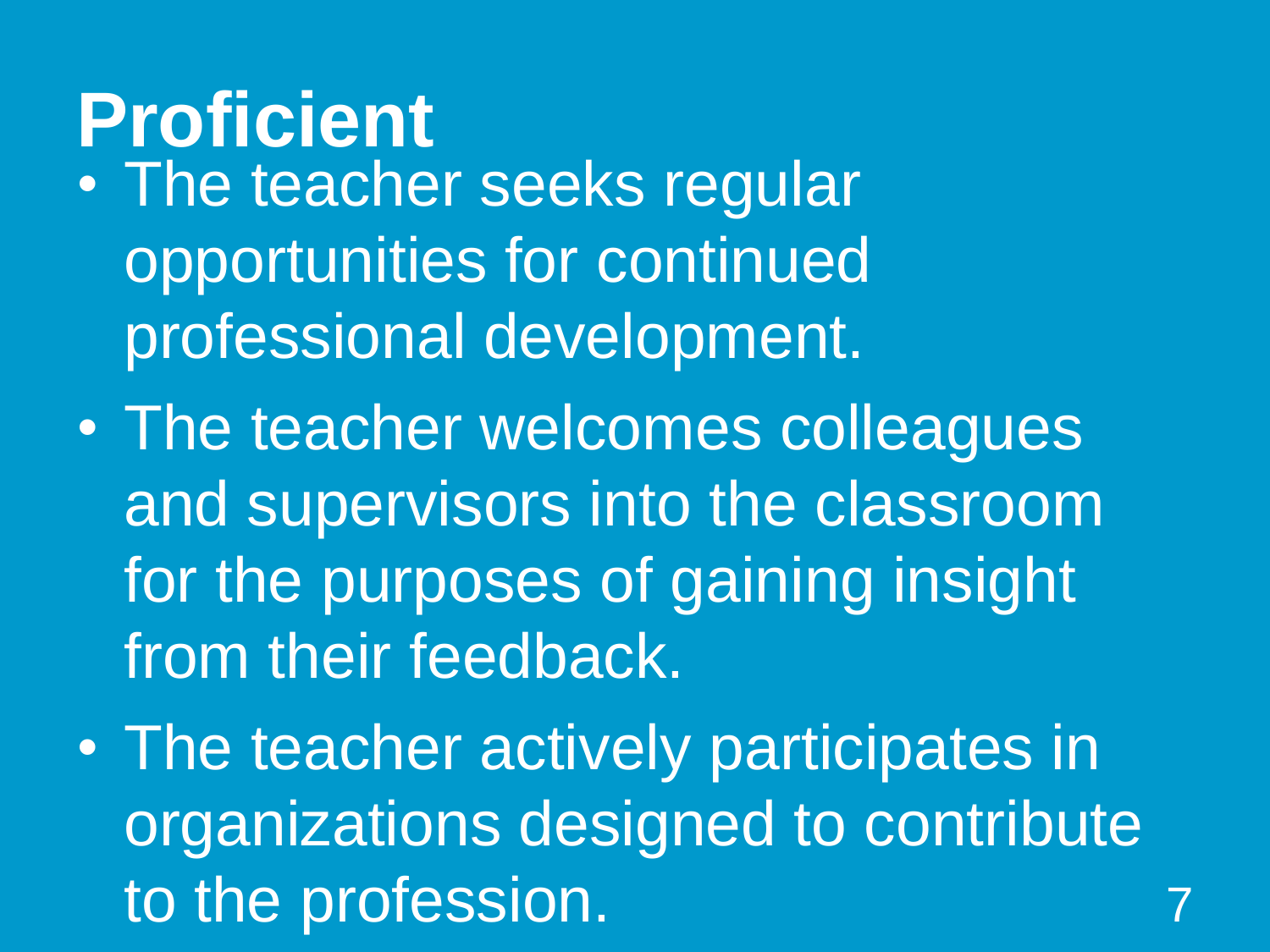#### **Excellent**

- The teacher seeks regular opportunities for continued professional development, including initiating action research.
- The teacher actively seeks feedback from supervisors and colleagues.
- The teacher takes an active leadership role in professional organizations in order to contribute to the profession. 8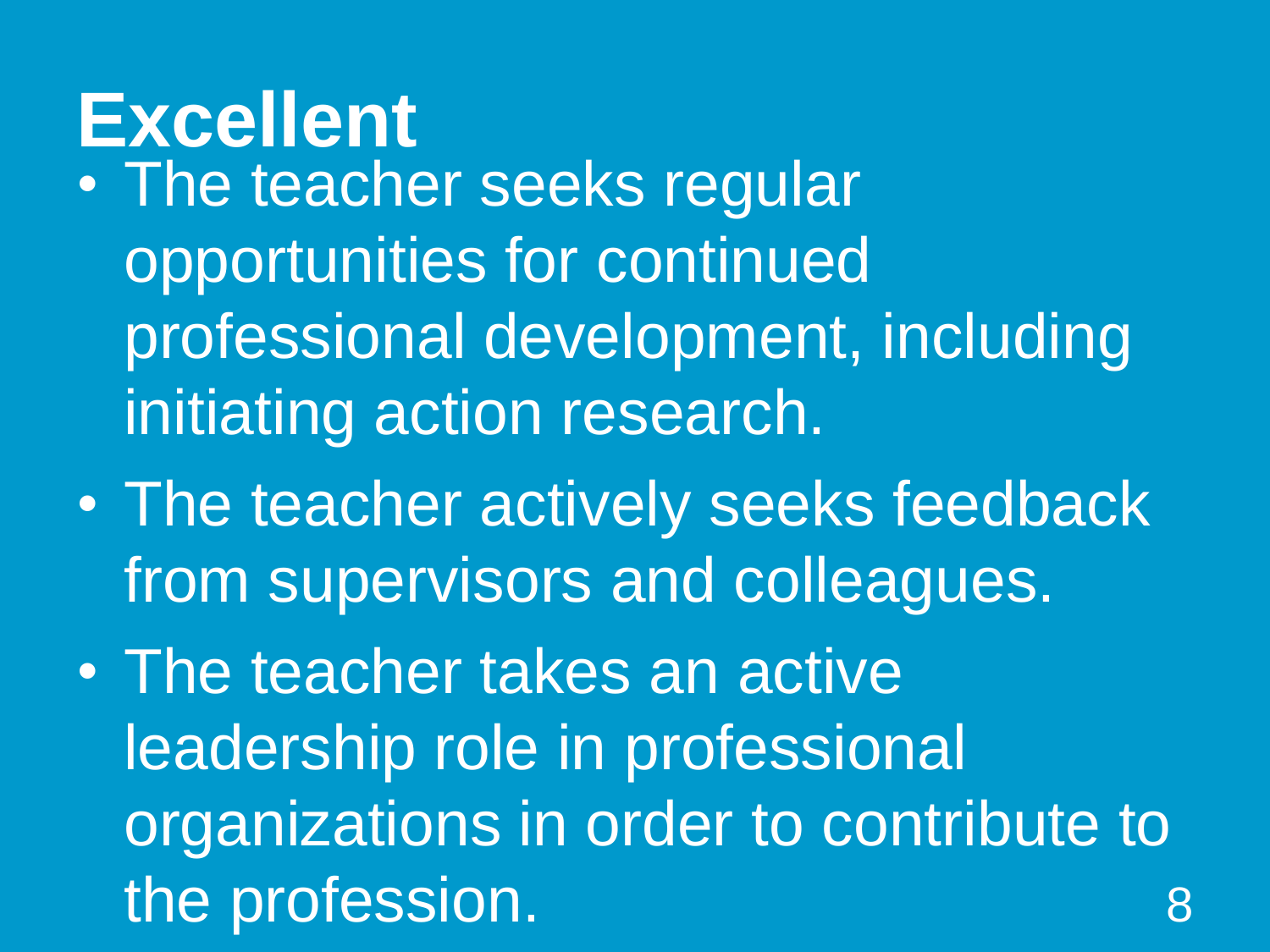# **Domain 4f- Showing Professionalism**

#### • Elements-

– Integrity and ethical conduct

• Teachers act with integrity and honesty

–Service to students

• Teachers put students first in all considerations of their practice

–Advocacy

• Teachers support their students' best interests, even in the face of traditional proactive or beliefs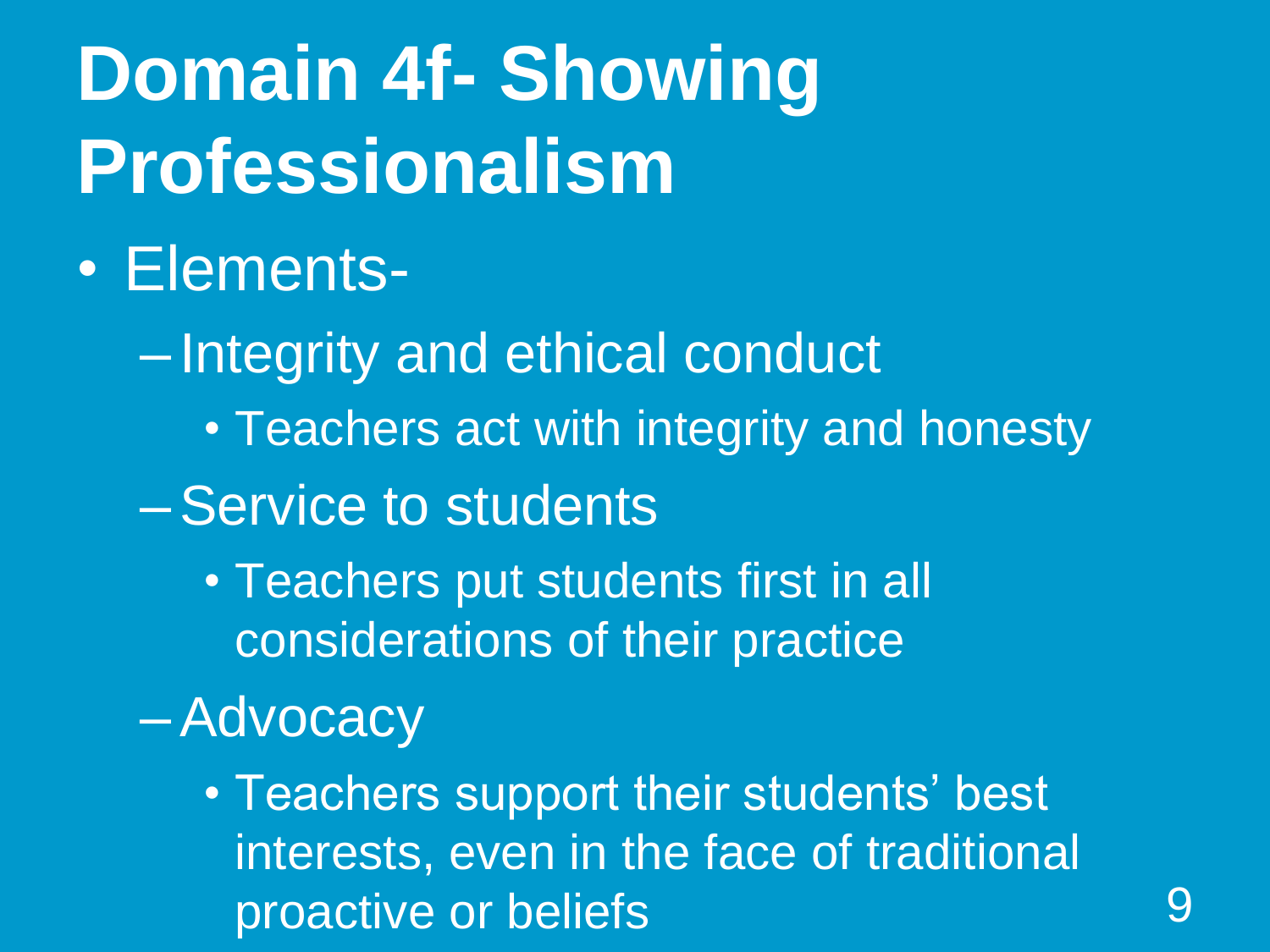# **Elements (con't)**

• Decision making-

–Teachers solve problems with student's needs as a priority

• Compliance with school and district regulations-

–Teachers adhere to policies and established procedures.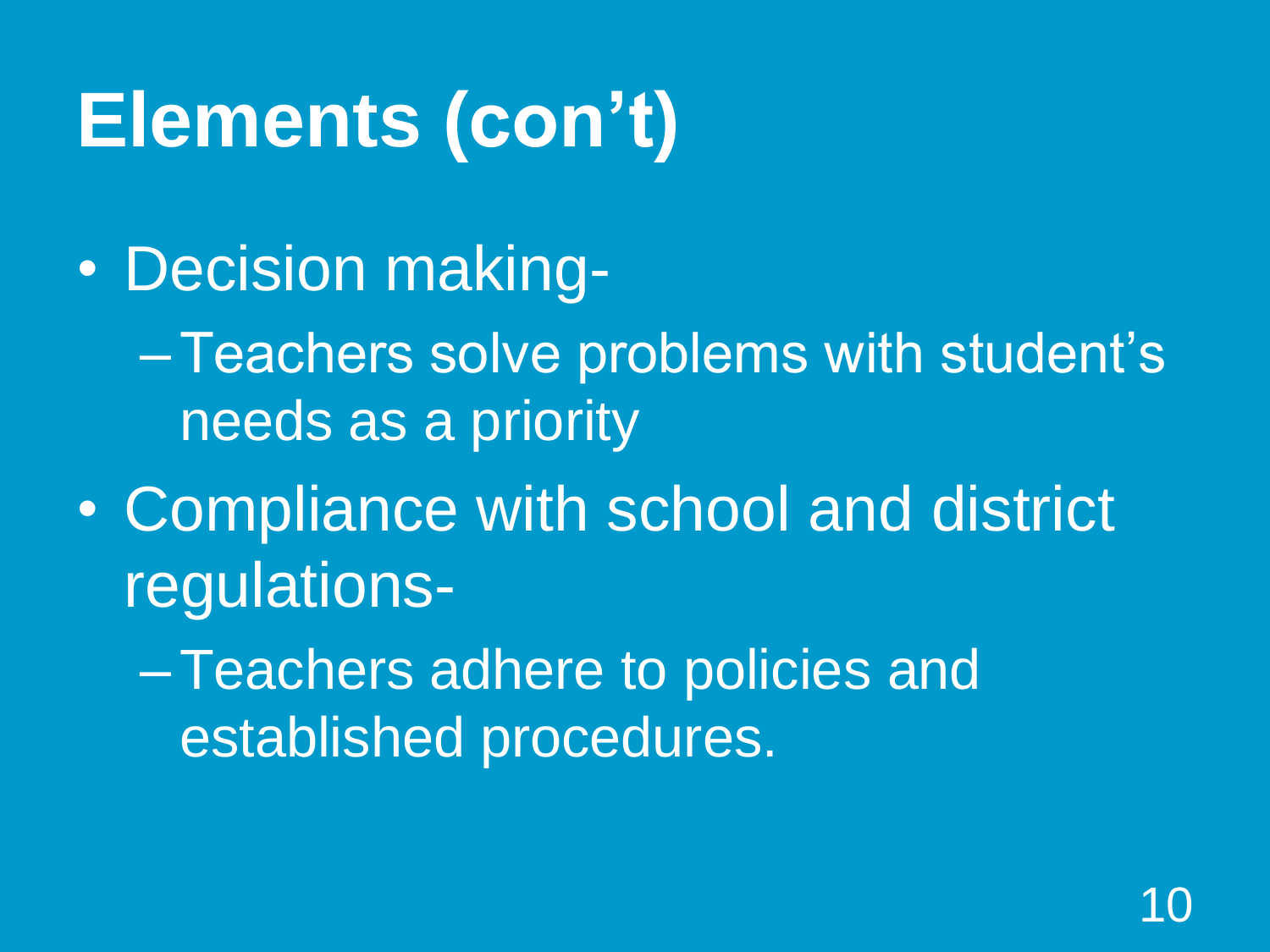# **Indicators**

- The teacher having a reputation as being trustworthy and often sought as a sounding board
- The teacher frequently reminding participants during committee or planning work that the students are the highest priority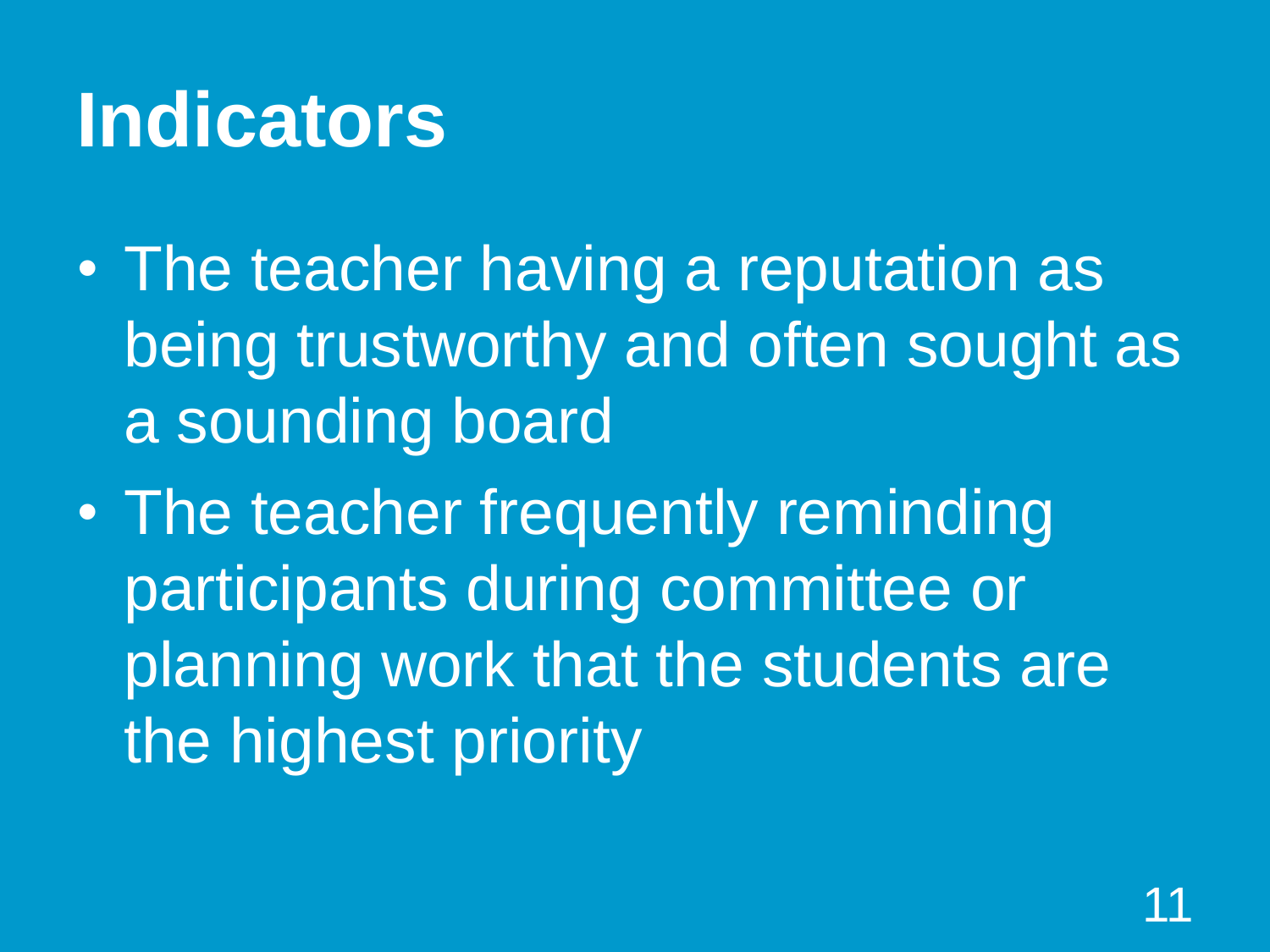# **Indicators (con't)**

- The teacher supporting student, even in the face of difficulty situations or conflicting policies
- The teacher challenging existing proactive in order to put students first
- The teacher consistently fulfilling district mandates regarding policies and procedures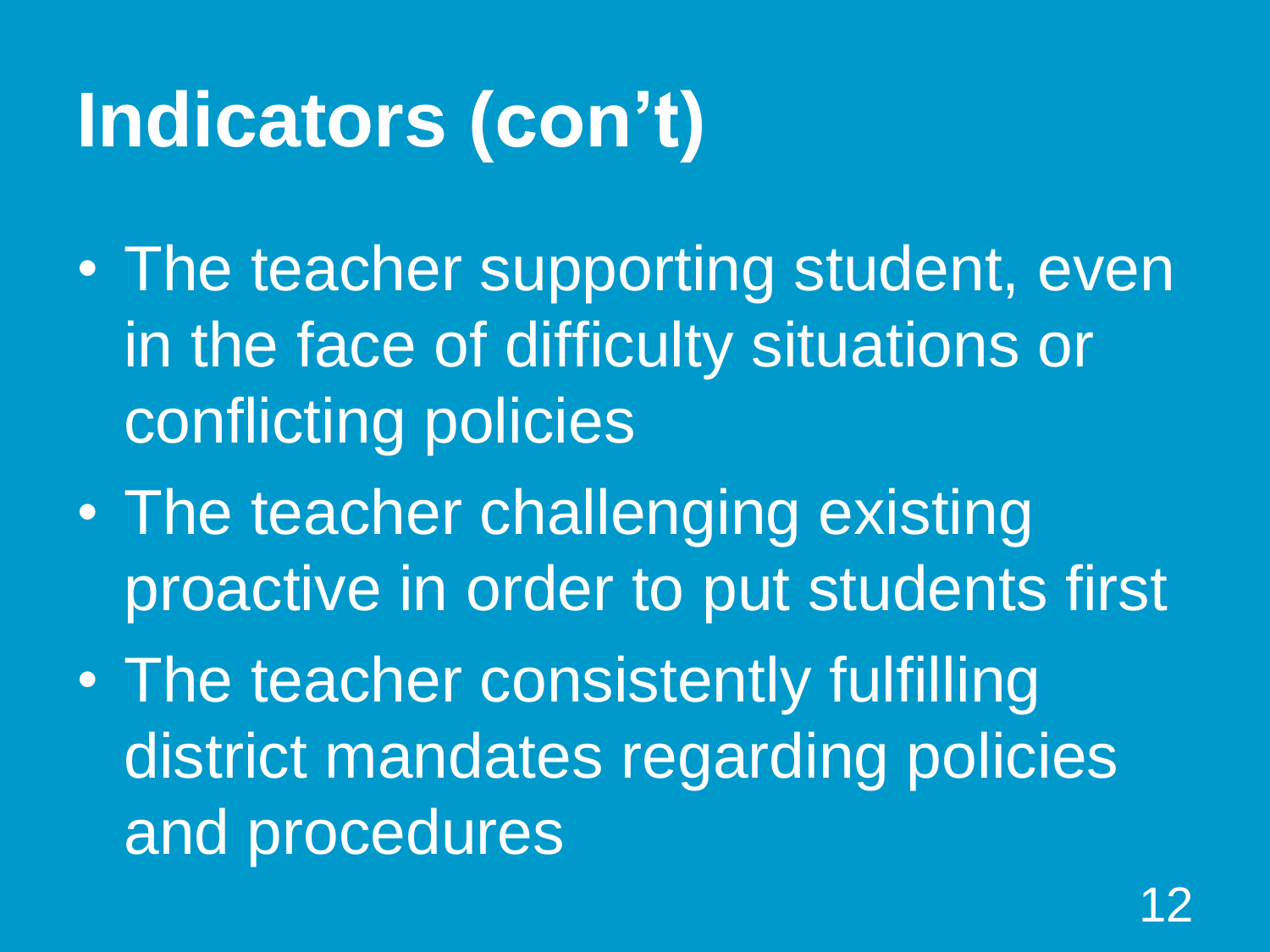### **Excellent**

- The teacher is considered a leader in terms of honesty, integrity and confidentiality
- The teacher is highly proactive in serving students
- The teacher makes a concerted effort to ensure opportunities are available for all students to be successful.
- The teacher takes a leadership role in team and departmental decision making.
- The teacher takes a leadership role regarding district regulations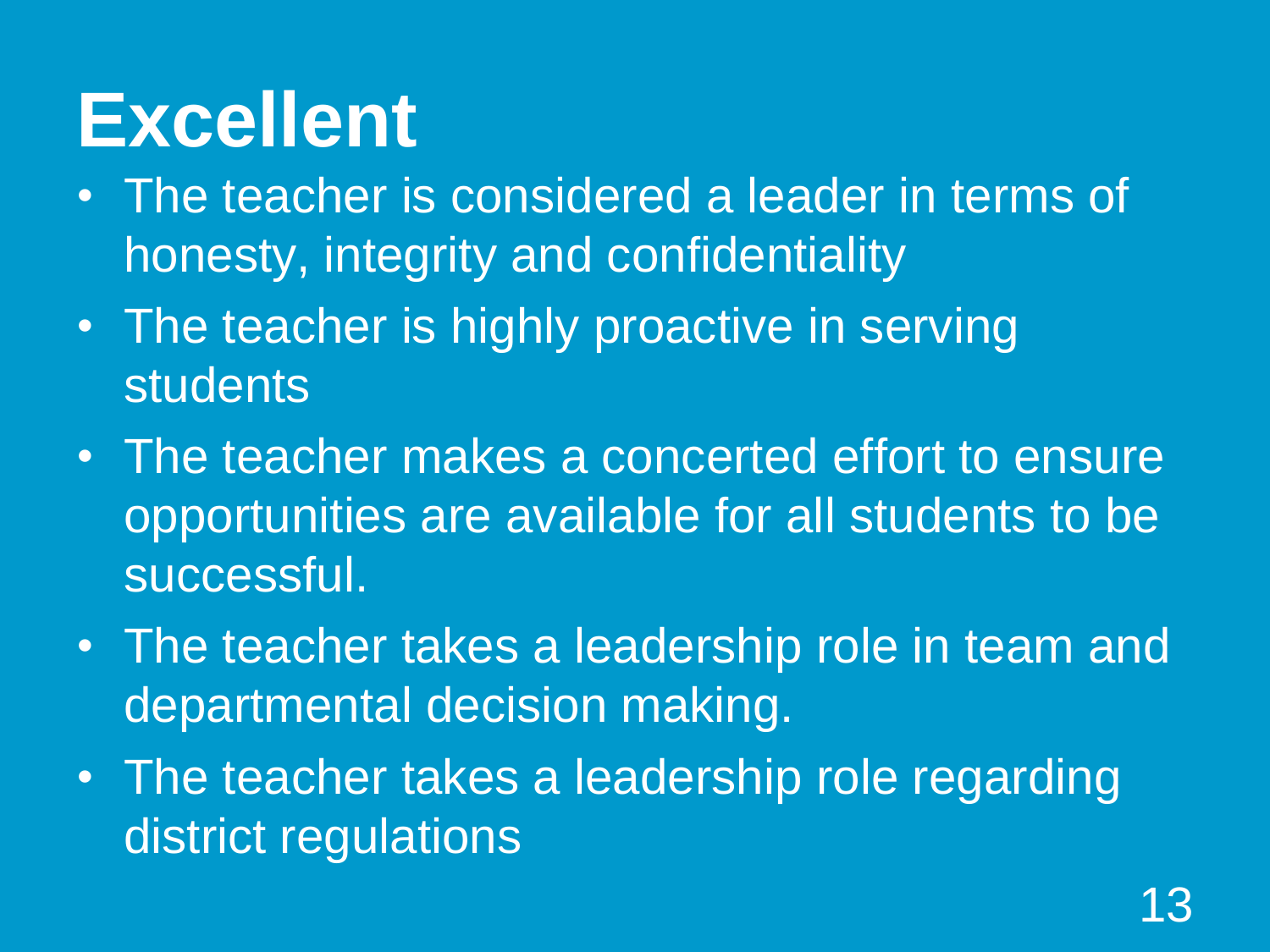# **Proficient**

- The teacher is honest and known for having high standards of integrity
- The teacher actively addresses student needs
- The teacher actively works to provide opportunities for student success
- The teacher willingly participates in team and departmental decision making
- The teacher complies completely with district regulations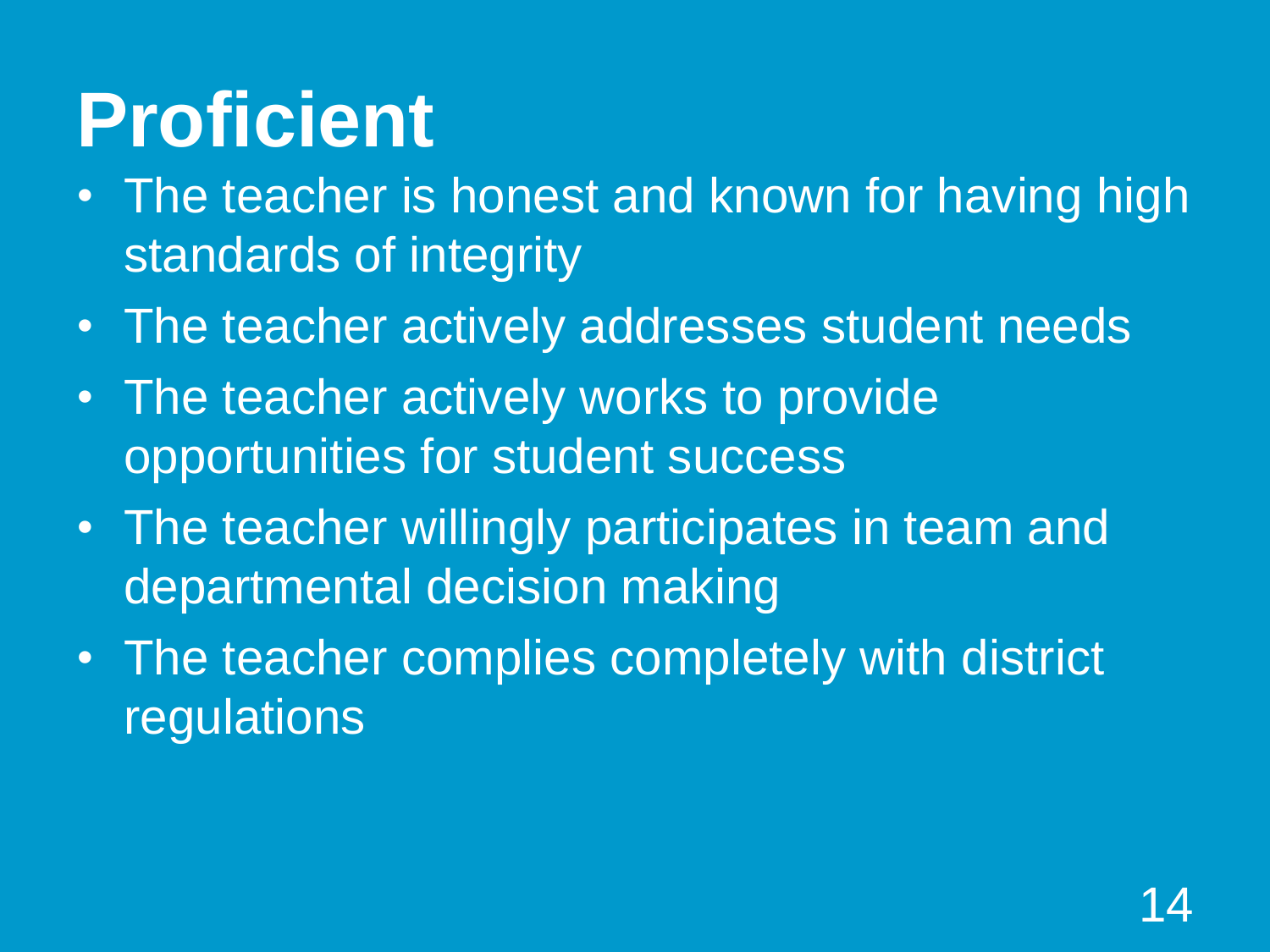# **Needs Improvement**

- The teacher is honest
- The teacher notices the needs of students but is inconsistent in addressing them.
- The teacher does not notice that some school practices result in poor conditions for students
- The teacher makes decisions professionally but on a limited basis
- The teacher complies with district regulations